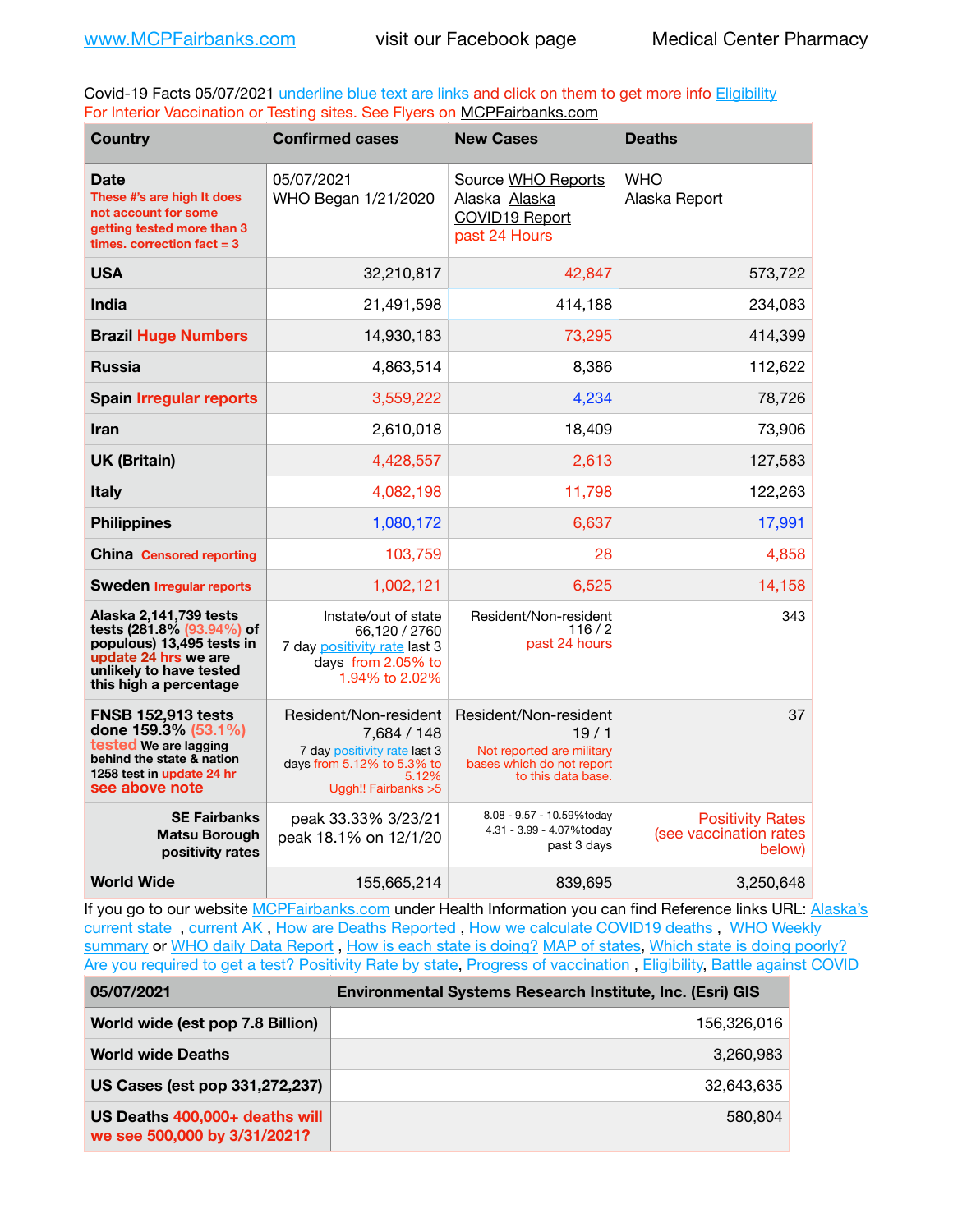## FDA has recommended a pause in the distribution of the Johnson and Johnson vaccine. Due to increase risks of blood thrombosis in young 18-48 y/o women.

Impact of COVID-19 on the US Healthcare system

Estimated US Population 331.3 million 197.2% (65.75%) have been tested (652.9 million) Estimated 5% of US population will test positive for Covid-19 16.56 million (currently 32.6 Million (9.86%) of population tested positive vs Alaska (8.70%) we have currently tested an est. 652.9 million based on 32.6 mill that have tested positive discount some of these numbers by 67% to account for multiple testing of same person.

If 8% will require hospitalization of the 16.56 million positive cases, we would need 1.325 million beds. Estimated by the American Hospital Association there are 800,000 staffed beds available.

The US has 2.8 hospital beds per 1000 our needs could be 56, China had 4.3, Italy 3.2, South Korea 12.3

The USNS Mercy and Comfort added 2,000 staffed beds, not ICU

Of these estimated to be admitted to ICU **860,000**, to ICU beds

 The Needs The US has 16,000 ICU beds we have 68,000-85,000 beds US could need 299,000 beds with ventilators  $\leq$ 16,000 ventilators

**Summation:** Estimated needs could be 1.325 million hospitalized beds for just COVID-19 patients alone. If positives represents 5% of test run, then approximately 652.9 million have been tested, we have no idea how many tests have been run or how many multiple tests conducted on the same person, resulting in 32.6 million positive tests run with 580,804 with 779 deaths in the past 24 hours, ave 2320/day. In AK, with 66,120 positive cases 8.70% of Alaska, 1,508 hospitalizations, and 343 deaths. Hospitalization rate is 2.28% of those that test positive, Death Rate 0.519% overall or 22.75% of those hospitalized. Those >60 y/o represent 15% of positive cases, yet represent 80% of deaths. 625,950 vaccines given equal approximately 288,320 (37.94%) completed

series and 337,630 (44.43%) vaccinated once of population Normal ICU stay 5-7 days, estimated ICU stay for COVID-19 2-3 weeks and they could tie up a ventilator for that

length of time also, helping only 1/3 as many patients.

This is why we need to flatten the curve by social spacing and only essential travel.

Expected Death (these are just estimates based on other countries) if 5% of the US Population (16.56 million) test positive we are now at 29.137 million positive (8.8%) and if

1% die = 165,600 people

2% die = 311,200 people

3% die = 496,800 people

6% die = 993,600 people obviously we have passed the 1.325 million positive cases we are 29.137 million so if 5% of the US population (16.56 million) test positive and 6% of those die = 993,600 deaths if no vaccine, or if 3.09% (511,704) will die, but we are 104.8% of the way there in 52 weeks (1 year).

World wide death rate of positive tests actually 2.09%. The US is at 580,804 1.78% of those actually tested positive, that is 70% lower death rate than when we started in 3/2020 , started at 6%. But we are slipping Death % have gone from 1.67 to 1.82%. There are 7.8 Billion people in the world 331 million live in the US (4.2% of the world's population) 9.85% have tested positive. The US deaths represents 17.81% of the world's death numbers and 20.88% of worldwide confirmed cases.

In comparison to the flu in the US.

CDC Estimates. From 2010 to 2016, the flu-related death rate was between 12,000 and 56,000, with the highest season being 2012 to 2013 and the lowest being 2011 to 2012. Most deaths are caused by complications of the flu, including pneumonia or a secondary bacterial infection of the heart or brain. or 2,000 to 9,333 per year. In 2020 in the US has 19 million cases 180,000 hospitalized and 10,000 (0.052%) have died, typically it is 2% will die, compared to 1.78% with COVID19. 197.2% (US), 281.8% (Alaska), & 159.28% (Fbks) are still too few to protect us from future outbreaks. Experts feel that we need either need people to get infected with the virus and develop antibodies or get vaccinated to create immune antibodies to protect us, that we need >60% of the population to have positive antibody tests and preferably 70-90%, one expert felt they would not feel confident til >85% were positive, to give assurance (herd immunity) in order to go without masks and social distancing. NY City seems to have the highest number at 20%. Testing is so important. Currently we are testing at 45.17 Million tests per month. At this rate to test everyone once it will take 7.26 months or over 0.59 years. To test 3 times it would take 21.78 months or 1.77 years

The [Flu](https://lnks.gd/l/eyJhbGciOiJIUzI1NiJ9.eyJidWxsZXRpbl9saW5rX2lkIjoxMDMsInVyaSI6ImJwMjpjbGljayIsImJ1bGxldGluX2lkIjoiMjAyMTAyMjYuMzYwNDA3NTEiLCJ1cmwiOiJodHRwczovL3d3dy5jZGMuZ292L2ZsdS93ZWVrbHkvb3ZlcnZpZXcuaHRtIn0.ePMA_hsZ-pTnhWSyg1gHvHWYTu2XceVOt0JejxvP1WE/s/500544915/br/98428119752-l) (Influenza kills approximately 1-2% of those infected ([1.6% positivity in Alaska](http://dhss.alaska.gov/dph/Epi/id/SiteAssets/Pages/influenza/trends/Snapshot.pdf) zero deaths for flu), SARS killed 800 people total, COVID19 appears to kill 1.78% > 580,804 of those that test positive (9.86% of US COVID) or 12.3% less deadly than the flu and seems to be more contagious. (Seems to spread more readily) Flu [rates dropped from 300 to single digits this year](https://lnks.gd/l/eyJhbGciOiJIUzI1NiJ9.eyJidWxsZXRpbl9saW5rX2lkIjoxMDEsInVyaSI6ImJwMjpjbGljayIsImJ1bGxldGluX2lkIjoiMjAyMTAyMjYuMzYwNDA3NTEiLCJ1cmwiOiJodHRwOi8vZGhzcy5hbGFza2EuZ292L2RwaC9FcGkvaWQvUGFnZXMvaW5mbHVlbnphL2ZsdWluZm8uYXNweCJ9.oOe3nt2fww6XpsNhb4FZfmtPfPa-irGaldpkURBJhSo/s/500544915/br/98428119752-l) note the start of mask wearing impacted flu numbers.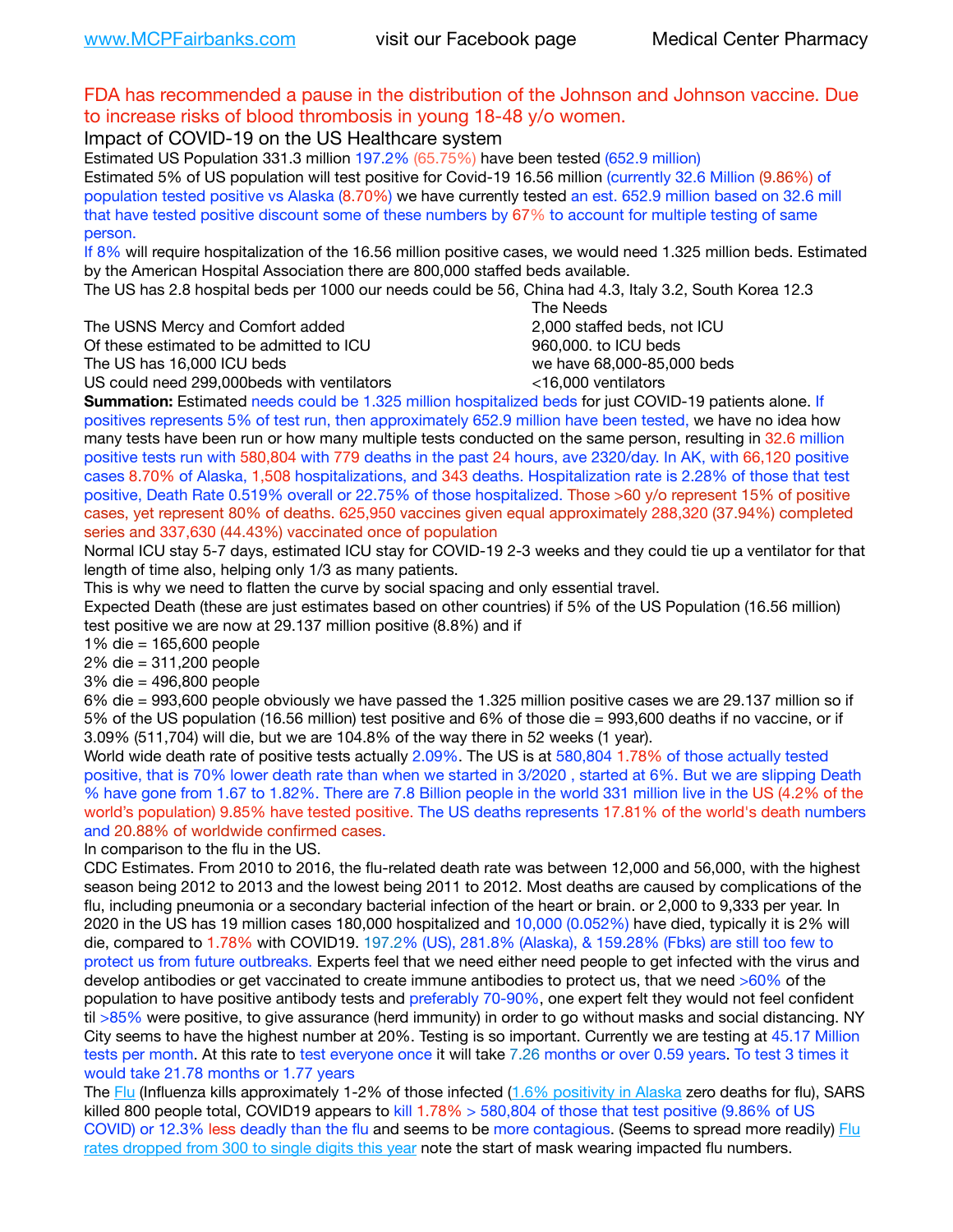Alaska has 66,120 so far, 7,684 in Fairbanks or 1 of every 9 of Alaskans, and with 37 of 343 deaths 1 in 9, the first case was transient foreign airline crew member. Interesting, the Source of Alaska's SARS-Cov2 virus originated not from East Asia by travelers or the west coast (Washington where it was first observed) , but came from the east coast of the US, and they were inoculated first from Europe, accordingly from New York's Governor and CDC. Currently 36 Variants known, only 6 of major concern in the US. (Europe's (china's)) Primary, plus an Ohio variant (COH.20G/501Y), California, [UK](https://www.cdc.gov/coronavirus/2019-ncov/transmission/variant-cases.html) (B.1.1.7), (7) South African (1.351), and (2) Brazil (P.1), we have seen 5, Europe's (China) [variant,](https://www.webmd.com/lung/news/20210318/cdc-who-create-threat-levels-for-covid-variants?ecd=wnl_cvd_031921&ctr=wnl-cvd-031921&mb=kYbf7DsHb7YGjh/1RUkcAW0T6iorImAU1TDZh18RYs0=_Support_titleLink_2) California, Brazil, UK, South Africa, in Alaska so far, the last 3 in particular as they have a 50% increase in transmissibility vs 20% in the others over the China variant.

**Best practice protection** is good personal Hygiene do not touch eyes, nose, mouth, wash hands frequently for at least 20-30 seconds, before you touch your face, and observe personal spacing of 6-18 feet. Remove your shoes in your house, frequently clean surface areas, let the cleaner sit 15-20 sec before wiping off. **We are recommending to wear any kind of mask.**

Drug treatment is being researched, but as yet not been verified, only suggested. Best to isolate those sick and isolate those most susceptible (old and preconditioned with risk factors)

**Risk factors:** Cardiovascular disease (56.6%), Obesity (41.7%), Diabetes (33.8%), age >60, respiratory problems, especially smokers or those who vape, High Blood Pressure

If you have been exposed self isolate for 2-4 weeks

One episode in China, a man tested negative for 27 days before showing symptoms. So Isolation may want to be considered up to 4 weeks not just 10-14 days.

Italy 1 in 10 positive cases admitted to ICU due to Hypoxic failure requiring mechanical ventilation. In NY it was 1 in 7 that required hospitalization, of the 5700 hospitalized 2634 were discharged (79% (2081)) or added (21%(553)), 9 in 10 put on a ventilator died.

Public policy development and education is important. **How Long does Covid-19 stay on objects** Air (droplets in air, sneeze/cough) up to 3 hours Copper 4 hrs

| <b>CODDEL</b>             | 4 1 11 2 |                            |
|---------------------------|----------|----------------------------|
| skin (SARS-COV2)          | 9.04 hrs | (Influenza virus 1.82 Hrs) |
| droplets on skin (sneeze) | 11 hours |                            |



Cardboard (Amazon Box) 24 hrs Plastic surfaces/Stainless Steel 72 hours





0.00% 22.50% 45.00% 67.50% 90.00% 10-19 20-29 30-39 40-49 50-59 60-69 70-79 >80 Which Age group have received What % of the vaccine What % of the Age Group have been Vaccinated

Vaccination in Alaska by Age

| Project outward                |  |                        |  |  |  |
|--------------------------------|--|------------------------|--|--|--|
| Exhalation can spray           |  | $1.5$ m $(4.9$ ft)     |  |  |  |
| spittle (droplets)             |  |                        |  |  |  |
| Coughing                       |  | $2 \text{ m}$ (6.6 ft) |  |  |  |
| Sneeze                         |  | 6 m (19.7 ft)          |  |  |  |
| Development of immune response |  |                        |  |  |  |
| ___________________            |  |                        |  |  |  |

Early viral testing tests to see if you currently have the virus.

Later antibody testing tells us if you have been exposed and survived. But does not tells us if you have immunities to the virus. We will need to have both tests done in order

Days Since Onset of Symptoms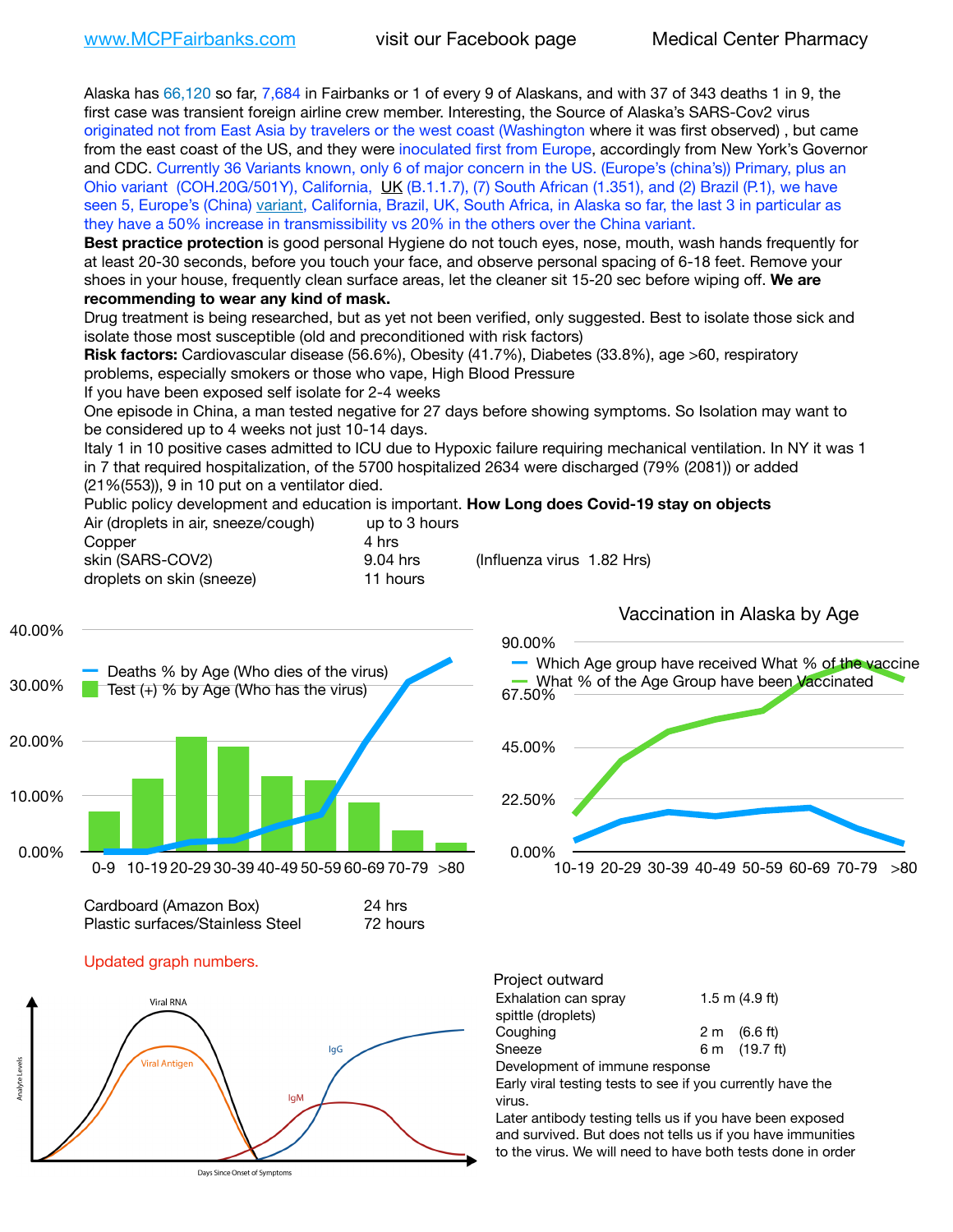to open the community..

Viral Antigen and Viral RNA tells us you have the disease and can spread the disease and can or are currently sick. IgM (short term) and IgG (long term antibodies) tells us you have experienced the virus or had the vaccine, and got over it. You may be resistant if your [antibody levels](https://www.cdc.gov/coronavirus/2019-ncov/lab/resources/antibody-tests.html) are high enough. [Current](https://l.facebook.com/l.php?u=https://www.itv.com/news/2020-10-26/covid-19-antibody-levels-reduce-over-time-study-finds?fbclid=IwAR3Dapzh1qIH1EIOdUQI2y8THf7jfA4KBCaJz8Qg-8xe1YsrR4nsAHDIXSY&h=AT30nut8pkqp0heVuz5W2rT2WFFm-2Ab52BsJxZZCNlGsX58IpPkuVEPULbIUV_M16MAukx1Kwb657DPXxsgDN1rpOQ4gqBtQsmVYiWpnHPJo2RQsU6CPMd14lgLnQnFWxfVi6zvmw&__tn__=-UK-R&c%5B0%5D=AT1GaRAfR_nGAyqcn7TI1-PpvqOqEKXHnz6TDWvRStMnOSH7boQDvTiwTOc6VId9UES6LKiOmm2m88wKCoolkJyOFvakt2Z1Mw8toYWGGoWW23r0MNVBl7cYJXB_UOvGklNHaNnaNr1_S7NhT3BSykNOBg) [View of antibodies/immunity](https://www.livescience.com/antibodies.html)[.](https://www.itv.com/news/2020-10-26/covid-19-antibody-levels-reduce-over-time-study-finds) We have tested currently 281.8% (93.94%) of the Alaskan population and over little over 197.2% (65.75%) of the US population, discount these numbers by 67% to reflect multiple testing of the same person. To be safe, we need at least 25% to see if we are making progress, [60%](https://www.jhsph.edu/covid-19/articles/achieving-herd-immunity-with-covid19.html) to [barely qualify](https://www.nature.com/articles/d41586-020-02948-4) to be safe, and [70-90%](https://www.mayoclinic.org/herd-immunity-and-coronavirus/art-20486808) to be assured we will not see a second wave of sickness. Some experts will [not feel safe til we are at 85%.](https://www.bannerhealth.com/healthcareblog/teach-me/what-is-herd-immunity)

Three types of clinical laboratory COVID-19 or SARS-CoV-2 tests are being developed:

Molecular Gene sequencing (current method), Viral antigen (testing parts of the virus), Host antibody tests (serology). They detect the virus in different ways.

Mask & [Mask Usage:](https://www.nationalgeographic.com/history/2020/03/how-cities-flattened-curve-1918-spanish-flu-pandemic-coronavirus/) N95 filter out 95% of the particles in the air 3 microns in size or larger.

Mold sizes are about 10-12 microns in size. Bacteria are larger, so is dust

Gas molecules and viruses are smaller. PM2.5 are 2.5 microns in size.

**Viruses** can be 1 micron in size, 0.3 micron in size, or 0.1 microns in size, so they **will pass right through**. **We recommend wearing any mask, the mask may provide up to 5 times the protection** ver **wearing no mask at all**. It still **does not protect** the wearer from contracting the infection, it **can inhibit** the spreading, something is **better than nothing at all**.

**Remember there is a clean side ( the side towards you) and a dirty side,** the side to the contaminated air is dirty. If you are COVID positive then this is reversed. When handling the mask, do not touch the dirty side and then touch your face, Wash properly your hands first after touching the dirty side before touching your face. If you are infected the dirty side is the inside surface of the mask. Wash your homemade mask in hot water wash >133F (for at least 10 minutes) and rinse to sanitize with high heat >133F Plus and a weak bleach or peroxide (not Both) the mask. Daily if possible. If you are a frontline health care provider with a homemade fabric mask 2 hours. Do not touch the dirty side.

**Alcohol solutions** should be 60-80% alcohol **70%** is optimal. **Keep wet and rub 30 seconds**, or Happy Birthday song sung 3 times. **Hydrogen peroxide diluted to 2%** or 4 teaspoonful per quart of water (20ml per 946ml) Bleach the same ratio **Vinegar and ammonia are good cleaning agents, but not disinfectants**. **Do not mix** any of these agents together, toxic fumes can result. **Disinfectants, in order to be effective**, should remain on the applied surface, to be cleaned moist **(wet) for 30 seconds to 4 minutes** depending on material. Caution may dissolve glue or adhesives or bleach and discolor items, check with manufacturers. Do not let it get inside electronic devices. UV (10 minutes), [UV light](http://www.docreviews.me/best-uv-boxes-2020/?fbclid=IwAR3bvFtXB48OoBBSvYvTEnKuHNPbipxM6jUo82QUSw9wckxjC7wwRZWabGw) only kills where it can see.

#### **Myths**

Taking hot baths, using colloidal silver, eating garlic soup, gargling with bleach are not proven to be effective. We have already seen using chloroquine taking the wrong form in the wrong dose can be fatal, one death and one critically injured. (see Arizona couple after listening to the president)

**We have heard of all kinds of cures.** To date there is no curative or preventative treatments, only supportive therapy. At this point there is **no proof** that Quinine, zinc, Hydroxychloroquine, Chloroquine, or Vitamin C works. As they say wives-tale at best, *irresponsible reporting most likely*. We have seen no information that they work, ineffective dosing issues, over-dosing issues, permanently killing the senses of smell or taste, inappropriate usage, cardiac arrhythmias, and death from the usage of these agents have been reported.

The virus may die out with heat of summer, or cold weather, this is a myth, There are a couple of studies at show the virus can withstand 98F. We know the body tries to use up to 104F to potentiate our immune system, to kill viruses. Taking NSAID, Aspirin, Ach-Inhibitors, Arb's and you get the COVID-19 infection are not contraindicated and no clinical evidence that says you should stop any of these classes of medications. It would be misguided and ill advised if you did so In other words, Unless your doctor makes changes, keep taking your medications unless told to do otherwise.

As of 12/21/20, DHSS is aware of 11 reports regarding possible allergic reactions from Alaska's hospitals to CDC: Bartlett Regional Hospital (8), Providence Alaska (2) and Fairbanks Memorial Hospital (1). Two were identified as anaphylaxis and one of those resulted in hospitalization for ongoing monitoring. In the other three cases, symptoms were mild and not considered anaphylaxis. Symptoms have resolved in all cases and the hospitalized patient has been discharged and is doing well. The CDC said there appears to be no obvious geographic clustering of these reactions, nor was a specific production lot involved. People who experience anaphylaxis after the first dose should not receive a second dose, according to CDC recommendations.

For being one of the first in that nation to start vaccinating those <16y/o, we have slowed down vaccinations to where we are way behind. Fairbanks in particular, the positivity rate is extremely High, at 7.33%, compared to the rest of the other regions of the state, Fairbanks ranks 4th poorest in vaccinations. More people are getting sick more frequently. Soon we will have more deaths.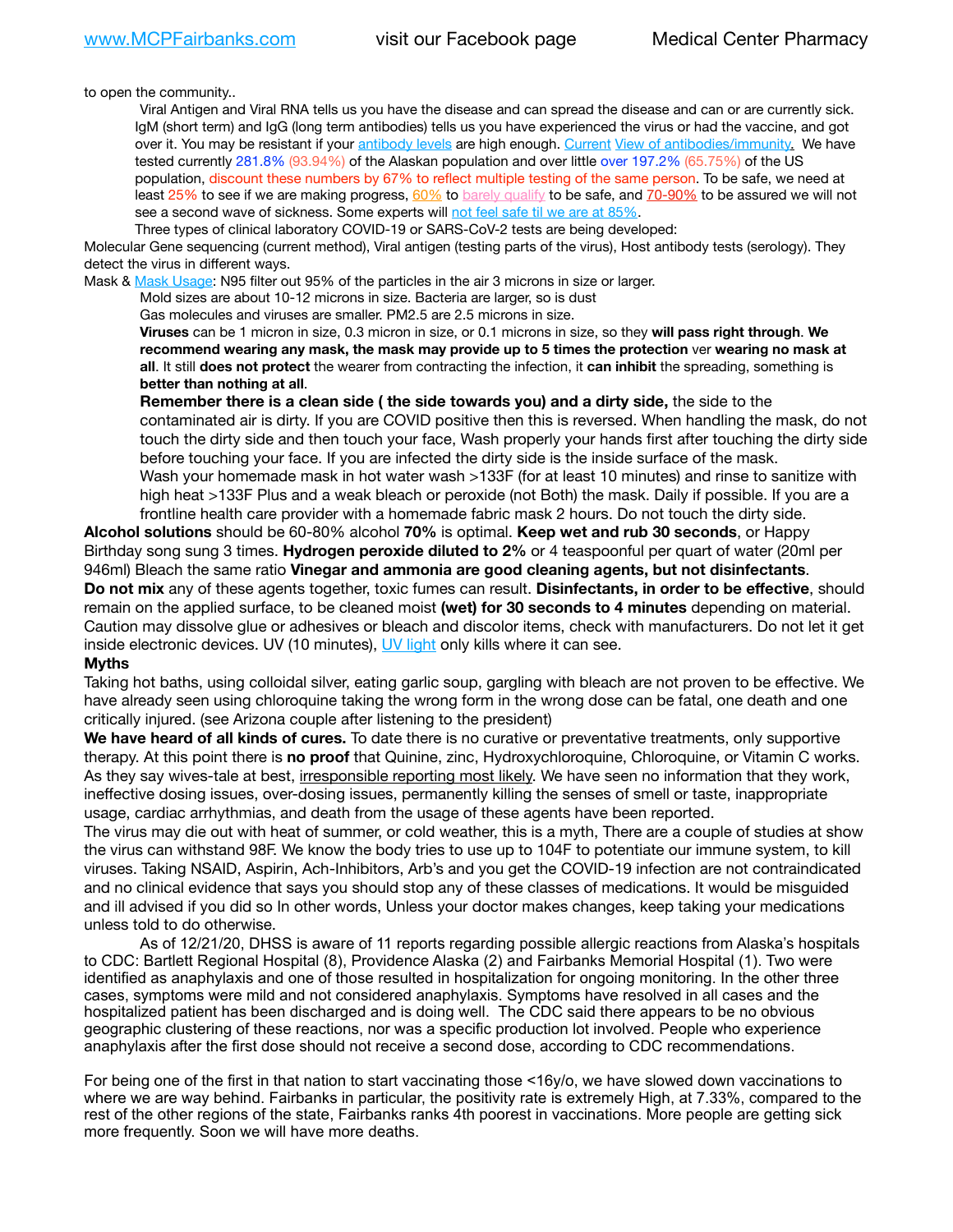| <b>Conflict</b>                                          | Combat<br><b>Death</b> | Past 24<br>hours |
|----------------------------------------------------------|------------------------|------------------|
| <b>Revolutionary War</b>                                 | 8,000                  |                  |
| Civil War                                                | 214,938                |                  |
| <b>World War I</b>                                       | 53,402                 |                  |
| <b>World War II</b>                                      | 291,557                |                  |
| <b>Korean Conflict</b>                                   | 33,686                 |                  |
| <b>Vietnam</b>                                           | 47,424                 |                  |
| <b>Gulf War</b>                                          | 149                    |                  |
| Afghanistan                                              | 1,833                  |                  |
| <b>Iraq</b>                                              | 3,836                  |                  |
| <b>1918 Flu</b>                                          | 675,000                |                  |
| 9/11 deaths                                              | 2,977                  |                  |
| <b>COVID19 deaths from</b><br>1/20/2020 to<br>05/07/2021 | 580,804                | 779              |

Check our website [www.MCPFairbanks.com](http://www.MCPFairbanks.com) for the 13 testing sites in the interior of Alaska.

Alaska is in Phase 2, Where everyone over the age of 16 years old qualify to receive the vaccination. Those under the age of 16 will be announced at a later time, pending research results from The companies producing the vaccines and the FDA approval process. Be sure to keep and save your proof of vaccination cards as you may need it for travel purposes in the future.

Gao Fu, the director of the China Centers for Disease Control, admitted on 4/10/2021 that the country's vaccines don't exactly give Covid-19 a knockout blow. One study from Brazil found that the vaccine from the Chinese company Sinovac was 50.4% effective, compared to Pfizer's 97%. Fu said the government is looking for ways to boost effectiveness.

# Many Alaskans live with underlying health concerns

You can not change your age but you can affect change with other risk factors. Nov. 17, 2020 for more information check out **[Alaska DHSS Insights](http://dhss.alaska.gov/dph/Epi/id/Pages/COVID-19/blog/20201117.aspx)** 

Epidemiologists within the Section of Chronic Disease Prevention and Health Promotion analyzed reports from about 8,500 randomly-selected Alaska adults who participated in the annual [Behavioral Risk Factor Surveillance System \(BRFSS\)](http://dhss.alaska.gov/dph/Chronic/Pages/brfss/default.aspx) telephone survey between 2016 and 2018. About 67% of Alaska adults — two out of three — have at least one of the following ongoing health concerns that have been shown to increase chances for serious illness from COVID-19:

- 46% of Alaska adults are current or former smokers
- 32% have obesity BMI >30.0
- 8% have type 1 or type 2 diabetes
- 6% have chronic obstructive pulmonary disease (COPD)
- 5% have heart disease or have had a heart attack
- 2% have chronic kidney disease

## **Older age and other health concerns can lead to COVID-19 complications**

The CDC lists other factors that increase chances for serious illness from COVID-19 infection. [Age is one of them](https://www.cdc.gov/coronavirus/2019-ncov/need-extra-precautions/older-adults.html). Even in the absence of any other risk factors, older age increases someone's chances of serious health problems related to COVID-19. In Alaska, about 15% of adults are ages 65 years or older. If you consider older age and underlying health conditions, 71% of Alaska adults are at increased risk for serious illness from COVID-19.

This estimate is likely an undercount, given that [strong evidence links other known health concerns with severe COVID-19](https://www.cdc.gov/coronavirus/2019-ncov/need-extra-precautions/people-with-medical-conditions.html) illness. Those health concerns include currently having cancer and sickle cell disease, as well as having had an organ transplant. The BRFSS survey does not measure the number of Alaska adults with those conditions.

There is some evidence that [other conditions also may increase chances of serious COVID-19 illness](https://www.cdc.gov/coronavirus/2019-ncov/need-extra-precautions/evidence-table.html). Two of those problems include high blood pressure and asthma. Those conditions affect a significant number of Alaska adults. Almost 1 out of 3